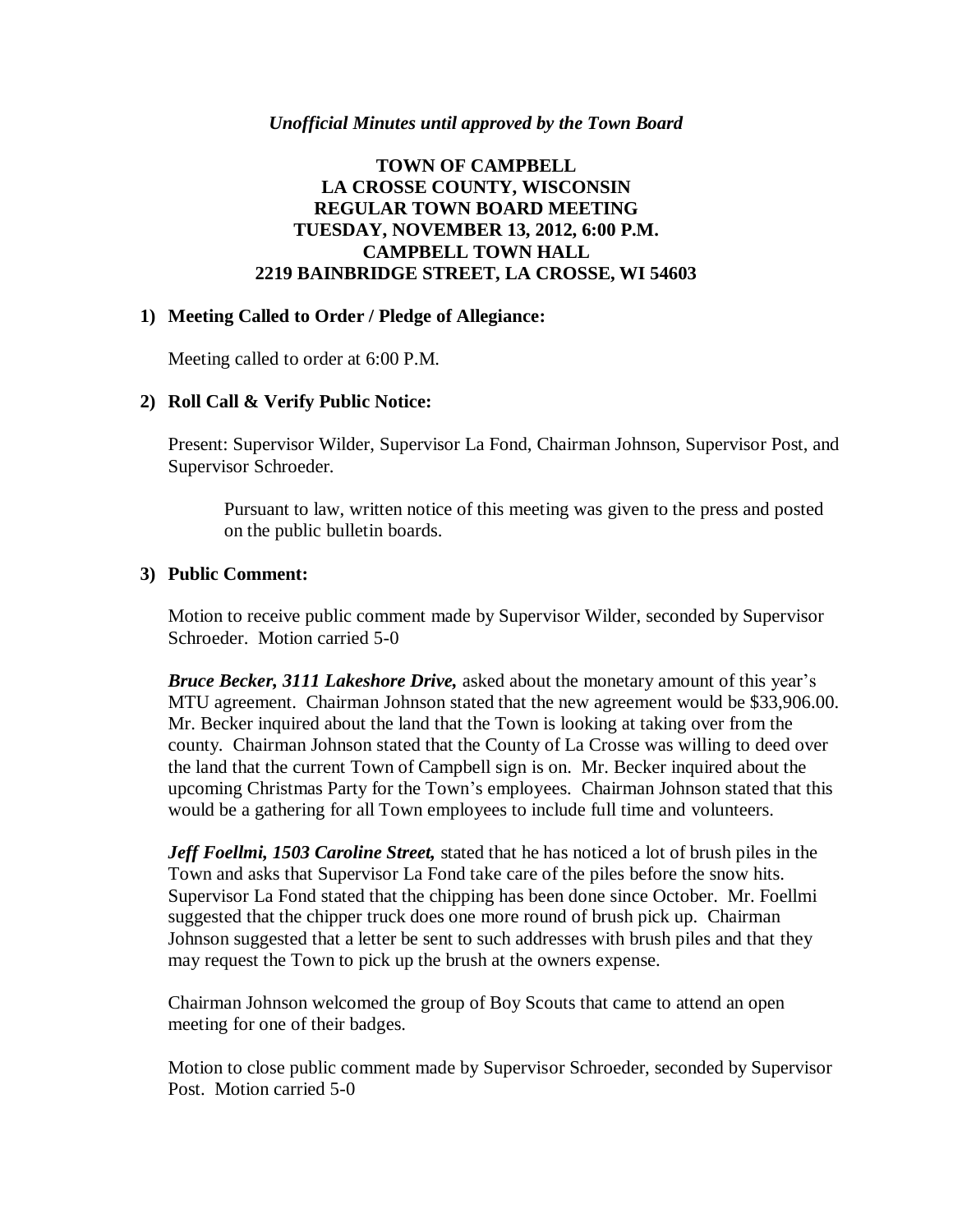- **4) Consent Agenda: (All items listed are considered routine and will be enacted with one motion. There will be no separate discussion of these items unless a Board member so requests, in which case the item will be removed from the Consent Agenda and be considered on the Regular Agenda).**
	- **A) Approval of Minutes:** Regular Town Board Meeting 10/09/2012, Public Hearing 10/23/2012, Special Town Board Meeting 10/23/2012
	- **B) Plan Commission Meeting Recommendations:** Public Hearing 11/01/2012, 11/07/2012
		- **1.** Recommendation to send final draft of new zoning ordinance to La Crosse County officials.
		- **2.** James Wille, 3025 Edgewater Lane, request for a variance for garage construction **(Recommendation to Deny)**

Town Clerk, Chadwick Hawkins, informed the Board that Nathan Sampson from La Crosse County Zoning & Planning contacted him prior to the meeting and stated that Mr. Wille has withdrawn his request for a variance for garage construction. Chairman Johnson suggested that even though Mr. Wille withdrew his request, that anything further along the same lines, the Board would still recommend to deny.

# **C) Payment of Bills:**

Motion to approve Consent Agenda made by Supervisor Post, seconded by Supervisor Wilder. Motion carried 5-0

### **5) Old Business:**

No Old Business

### **6) New Business:**

**A)** Change of Agent for Days Hotel from Phillip Wanke to David Cassell.

Motion to approve the change of Agent for Days Hotel from Phillip Wanke to David Cassell made by Supervisor Wilder, seconded by Supervisor La Fond. Motion carried 5-0

**B)** Change of Agent for Shenanigans of Wisconsin, LLC from Paul Hosch to David Pretasky.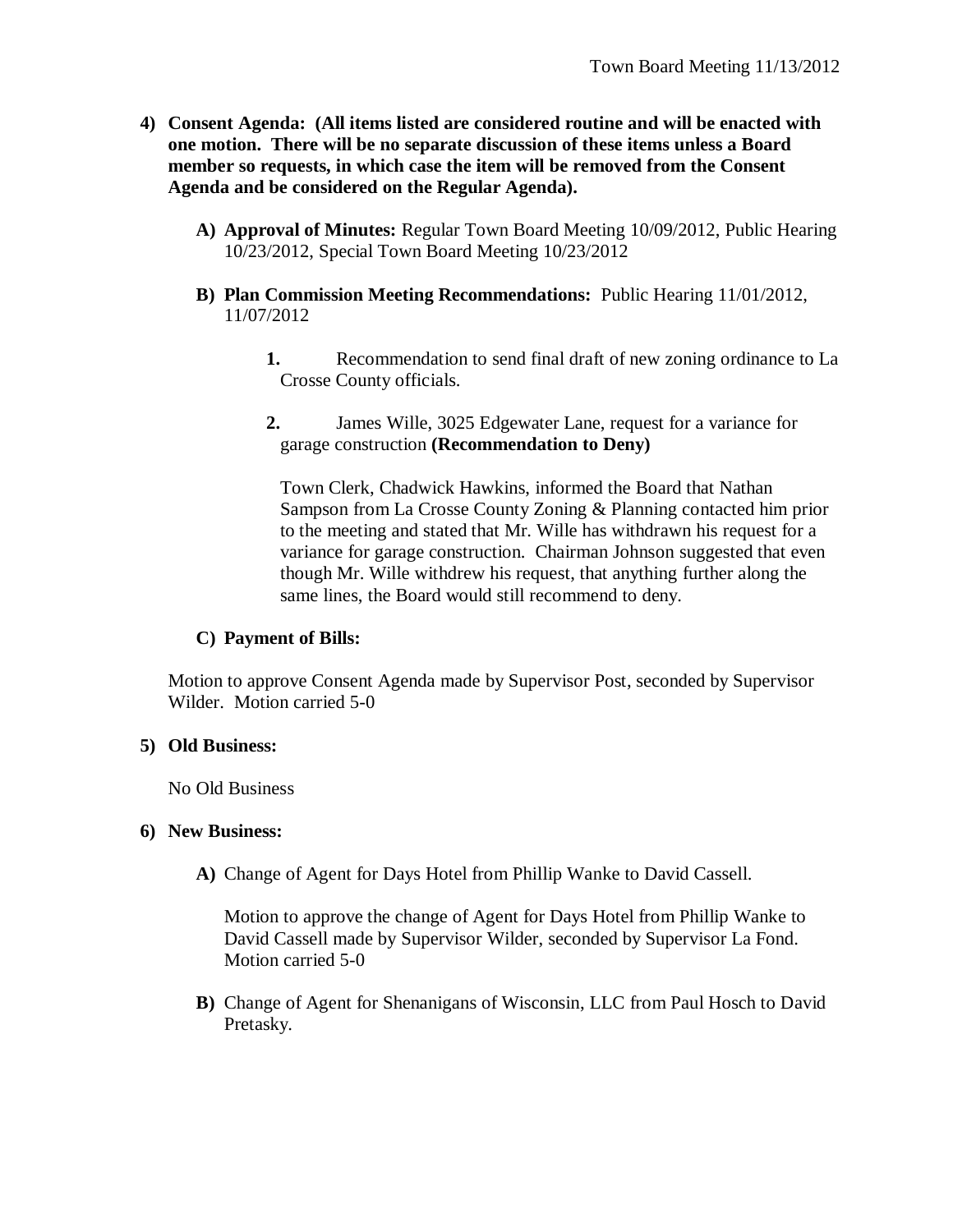Motion to approve the change of Agent for Shenanigans of Wisconsin, LLC from Paul Hosch to David Pretasky made by Supervisor Post, seconded by Supervisor Schroeder. Motion carried 5-0

**C)** Request for a variance to construct a permanent sign at the corner of Dawson Ave. and Olivet Street for R&R Development.

Jerry Miller from R&R Development commented about the sign currently at the corner of Dawson and Olivet. Mr. Miller stated that the current lease between Olympus and Olivet Church is coming up at the end of this year and that Olivet Church will NOT be renewing that lease with Olympus. Olympus informed the Town via an email to Clerk Chadwick Hawkins that their sign would be coming down on or about January 1, 2013. Clerk Hawkins commented that the variance would be for the size of the sign as it would be 192 square feet per face and still be under the required 300 square feet per face.

Motion to grant the variance to construct the new sign for Sky Harbour and the variance for 192 square foot sign per face made by Supervisor Post, seconded by Supervisor Schroeder. Motion carried 5-0

**D)** Discussion and possible action on 2013 MTU agreement.

Supervisor Post asked if the contract was the same as last year. Clerk Hawkins commented that the agreement was the same except for the annual cost which was about \$3,000.00 less than last year. Supervisor Schroeder asked if there were numbers of how many riders per year. Chairman Johnson stated that those numbers would be available at any time.

Motion to approve the MTU contract from the City of La Crosse and the Town of Campbell for our transportation needs made by Supervisor Post, seconded by Supervisor Wilder. Motion carried 5-0

**E)** Discussion and possible action on taking over a portion of land north of Clinton St. and west of Nakomis Ave. from La Crosse County.

Town Clerk, Chadwick Hawkins, stated that he had talked to Ron Chamberlain regarding Town of Campbell's sign on Clinton Street and the piece of land it sits on. Since that sign is currently on County land and Wisconsin Statute states that the sign must be removed from its current location. Mr. Chamberlain suggested that the Town of Campbell acquire that piece of land from the County so that we may continue to place the Town's sign there. Mr. Chamberlain asked that they be left with proper right of way.

Motion to give the Town Clerk, Chadwick Hawkins, authority to meet with Ron Chamberlain and move forward made by Supervisor Schroeder, seconded by Supervisor La Fond. Motion carried 5-0